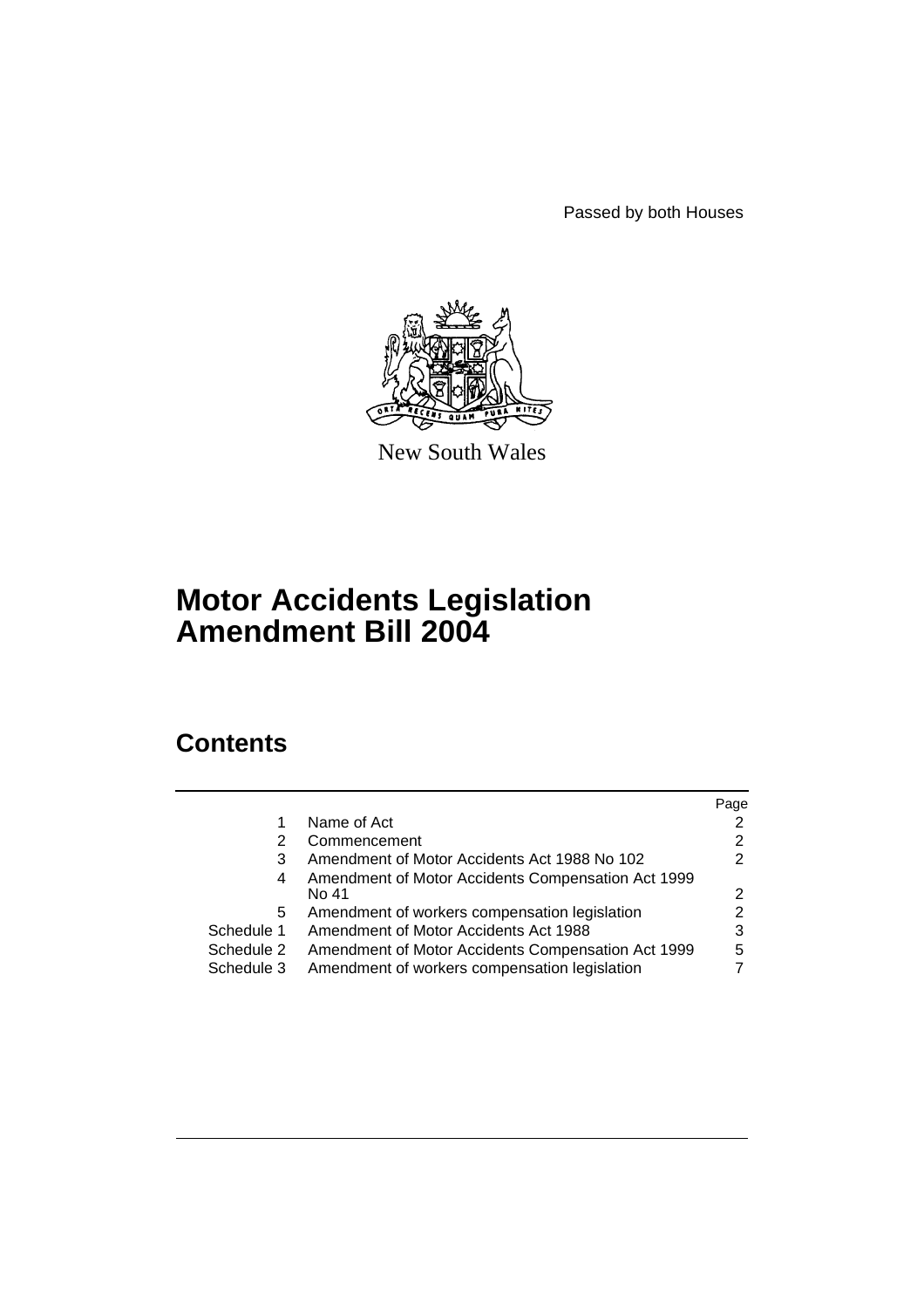*I certify that this PUBLIC BILL, which originated in the LEGISLATIVE ASSEMBLY, has finally passed the LEGISLATIVE COUNCIL and the LEGISLATIVE ASSEMBLY of NEW SOUTH WALES.*

> *Clerk of the Legislative Assembly. Legislative Assembly, Sydney, , 2004*



New South Wales

# **Motor Accidents Legislation Amendment Bill 2004**

Act No , 2004

An Act to amend the *Motor Accidents Act 1988* and the *Motor Accidents Compensation Act 1999* in respect of motor accidents occurring in the course of coal miner employment; and for other purposes.

*I have examined this Bill, and find it to correspond in all respects with the Bill as finally passed by both Houses.*

*Chairman of Committees of the Legislative Assembly.*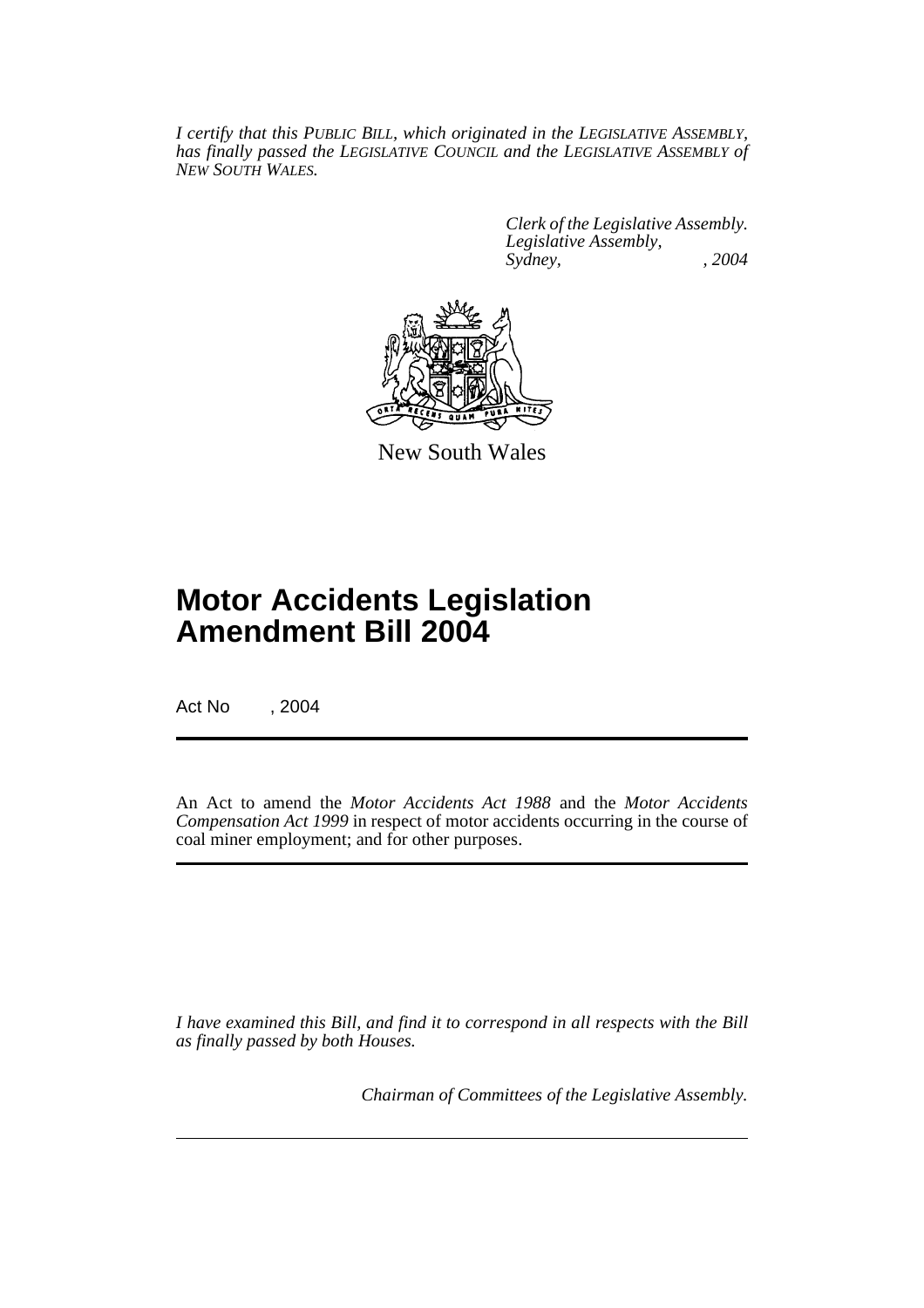### **The Legislature of New South Wales enacts:**

### **1 Name of Act**

This Act is the *Motor Accidents Legislation Amendment Act 2004*.

### **2 Commencement**

This Act commences on the date of assent.

### **3 Amendment of Motor Accidents Act 1988 No 102**

The *Motor Accidents Act 1988* is amended as set out in Schedule 1.

### **4 Amendment of Motor Accidents Compensation Act 1999 No 41**

The *Motor Accidents Compensation Act 1999* is amended as set out in Schedule 2.

## **5 Amendment of workers compensation legislation**

The *Workers Compensation Act 1987* and the *Workplace Injury Management and Workers Compensation Act 1998* are amended as set out in Schedule 3.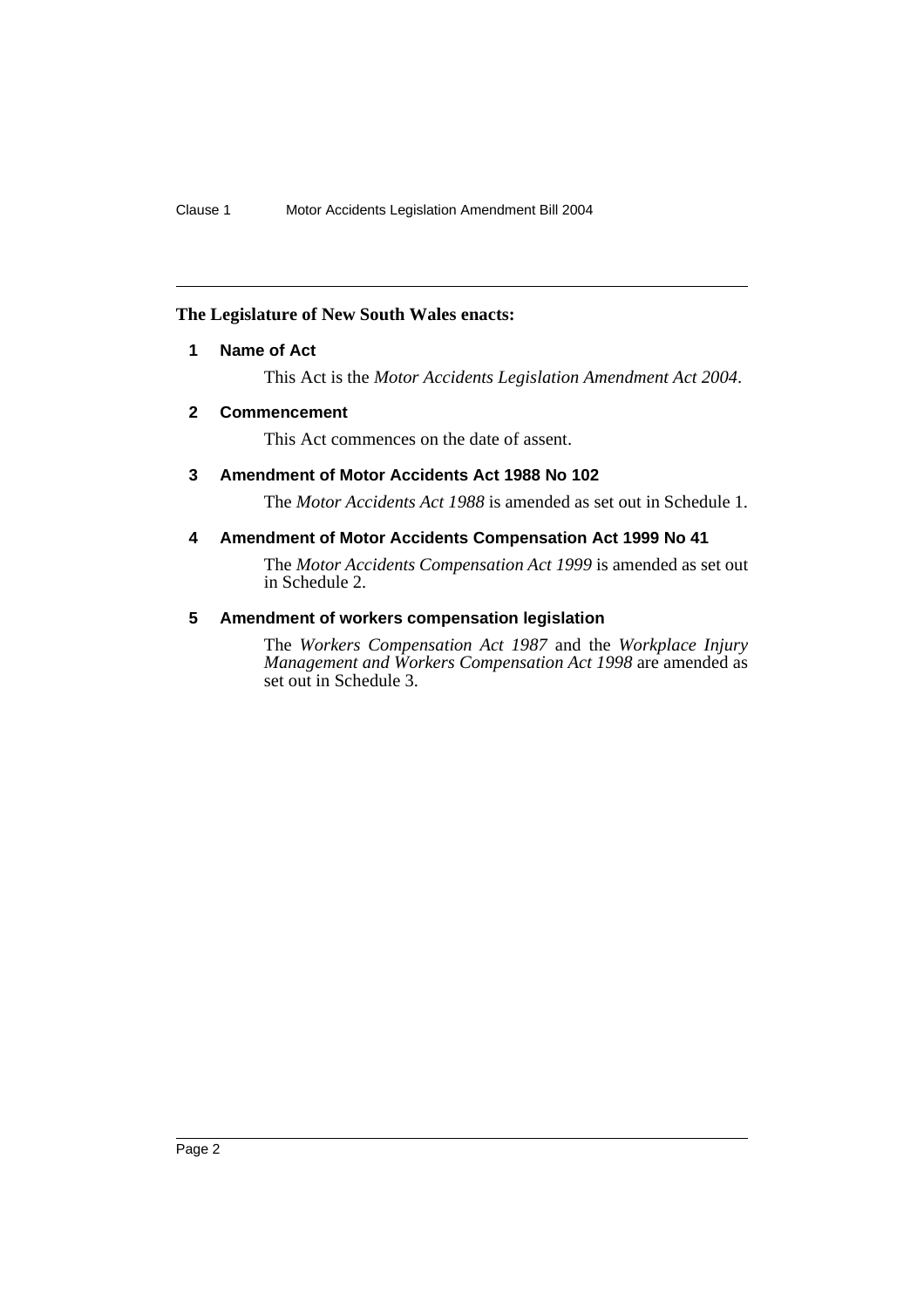Amendment of Motor Accidents Act 1988 New York 1988

# **Schedule 1 Amendment of Motor Accidents Act 1988**

(Section 3)

### **[1] Section 3D**

Insert after section 3C:

### **3D Parts 4, 5 and 6 not to apply to coal miner work injury claim resulting from uninsured off-road accident**

- (1) Parts 4, 5 and 6 do not apply in respect of the death of or injury to a coal miner caused by a motor accident if:
	- (a) the motor accident did not arise from the use or operation of a motor vehicle on a road or road related area, and
	- (b) there is no motor accident insurer on risk in respect of the motor accident, and
	- (c) the death or injury gives rise to a work injury claim.
- (2) For the purposes of subsection (1) (b), there is no motor accident insurer on risk in respect of a motor accident if:
	- (a) at the time of the motor accident the motor vehicle was not subject to coverage under a third-party policy and was not subject to coverage under a policy of compulsory third-party personal injury insurance or a compulsory motor vehicle accident compensation scheme under the law of a place other than New South Wales or under a law of the Commonwealth, and
	- (b) there is no right of action against the Nominal Defendant in respect of the motor accident.
- (3) For the purposes of subsection (1) (c), death or injury gives rise to a work injury claim if it is:
	- (a) a death of a worker resulting from or caused by an injury to the worker (being an injury caused by the negligence or other tort of the worker's employer), or
	- (b) an injury to a worker caused by the negligence or other tort of the worker's employer.
- (4) Expressions used in subsection (3) (a) and (b) have the same meanings as they have in Part 5 of the *Workers Compensation Act 1987*.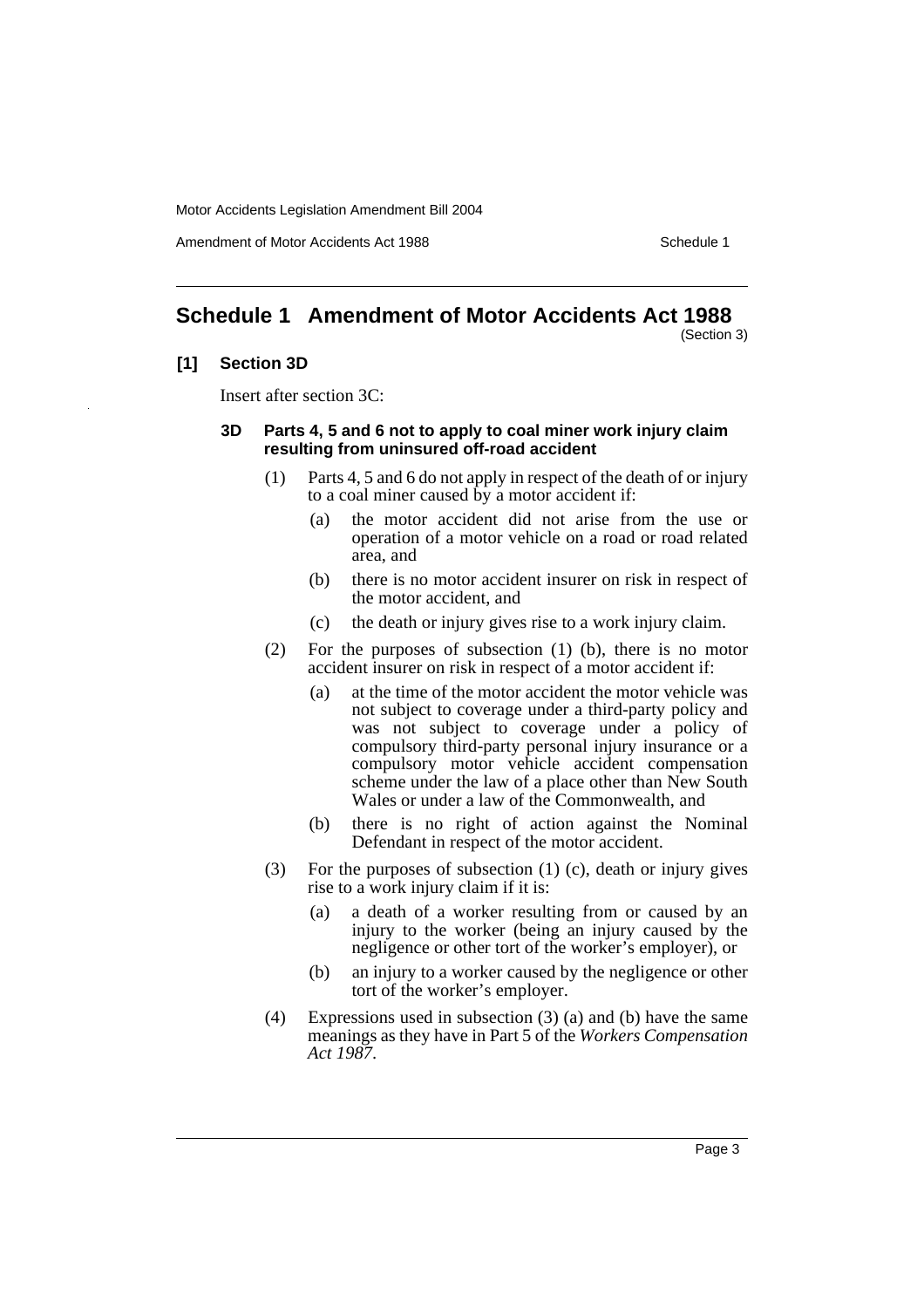Schedule 1 Amendment of Motor Accidents Act 1988

(5) In this section:

*coal miner* has the same meaning as in clause 3 of Part 18 of Schedule 6 to the *Workers Compensation Act 1987*.

### **[2] Sections 34B, 41 and 69**

Insert at the end of the sections, respectively:

**Note.** The application of this Part in respect of coal miner work injury matters is limited by section 3D.

### **[3] Schedule 4 Savings, transitional and other provisions**

Insert at the end of clause 1 (1):

the *Motor Accidents Legislation Amendment Act 2004*

### **[4] Schedule 4, Part 12**

Insert after Part 11:

## **Part 12 Provisions arising from the enactment of the Motor Accidents Legislation Amendment Act 2004**

#### **35 Application of section 3D**

Section 3D extends to motor accidents occurring before the section commences. However, section 3D does not affect court proceedings commenced before 5 December 2002 or any decision of a court made before the section commences.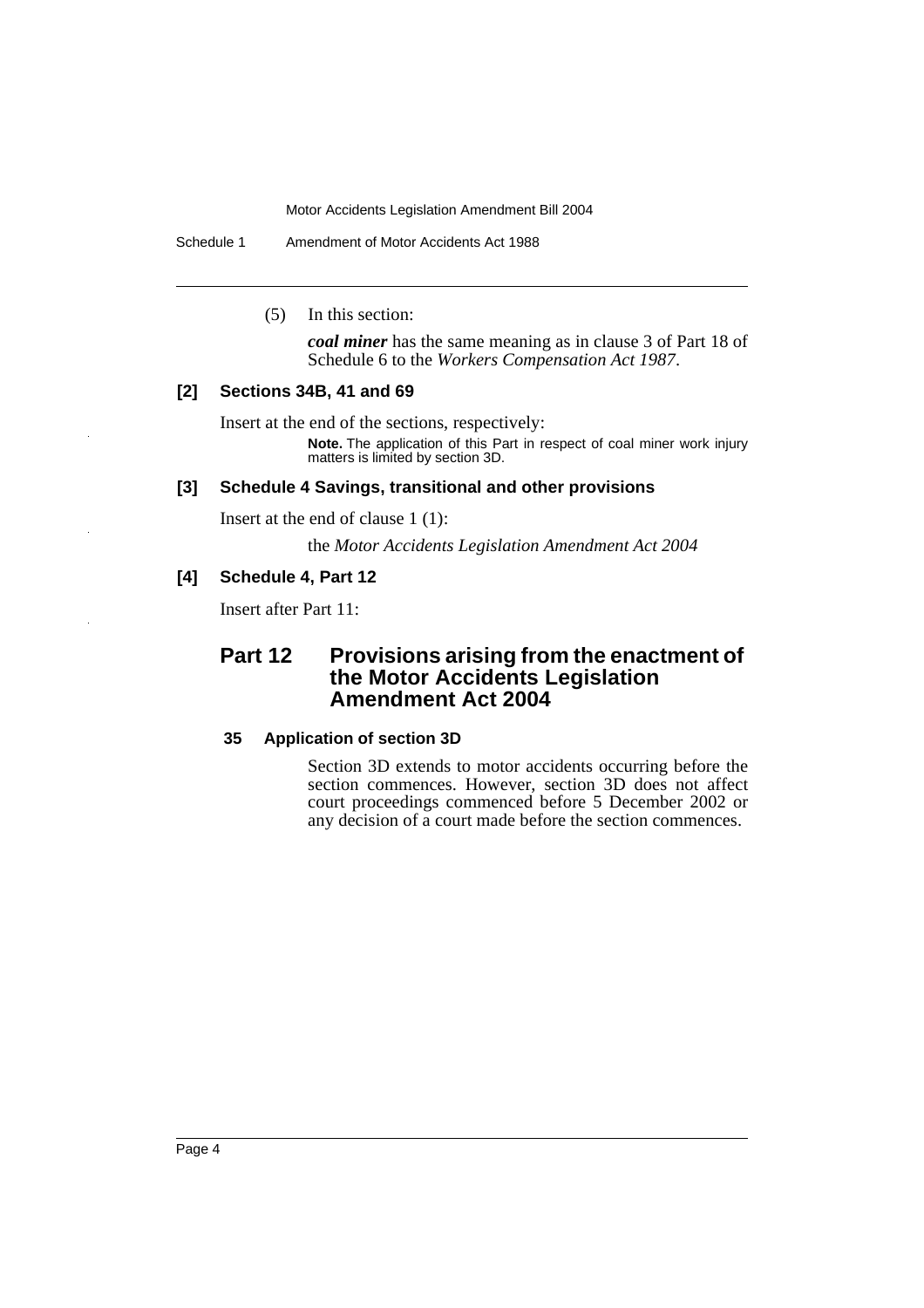Amendment of Motor Accidents Compensation Act 1999 Schedule 2

# **Schedule 2 Amendment of Motor Accidents Compensation Act 1999**

(Section 4)

### **[1] Section 5A**

Insert after section 5:

### **5A Chapters 3, 4, 5 and 6 not to apply to coal miner work injury claim resulting from uninsured off-road accident**

- (1) Chapters 3, 4, 5 and 6 do not apply in respect of the death of or injury to a coal miner caused by a motor accident if:
	- (a) the motor accident did not arise from the use or operation of a motor vehicle on a road, and
	- (b) there is no motor accident insurer on risk in respect of the motor accident, and
	- (c) the death or injury gives rise to a work injury claim.
- (2) For the purposes of subsection (1) (b), there is no motor accident insurer on risk in respect of a motor accident if:
	- (a) at the time of the motor accident the motor vehicle was not subject to coverage under a third-party policy and was not subject to coverage under a policy of compulsory third-party personal injury insurance or a compulsory motor vehicle accident compensation scheme under the law of a place other than New South Wales or under a law of the Commonwealth, and
	- (b) there is no right of action against the Nominal Defendant in respect of the motor accident.
- (3) For the purposes of subsection (1) (c), death or injury gives rise to a work injury claim if it is:
	- (a) a death of a worker resulting from or caused by an injury to the worker (being an injury caused by the negligence or other tort of the worker's employer), or
	- (b) an injury to a worker caused by the negligence or other tort of the worker's employer.
- (4) Expressions used in subsection (3) (a) and (b) have the same meanings as they have in Part 5 of the *Workers Compensation Act 1987*.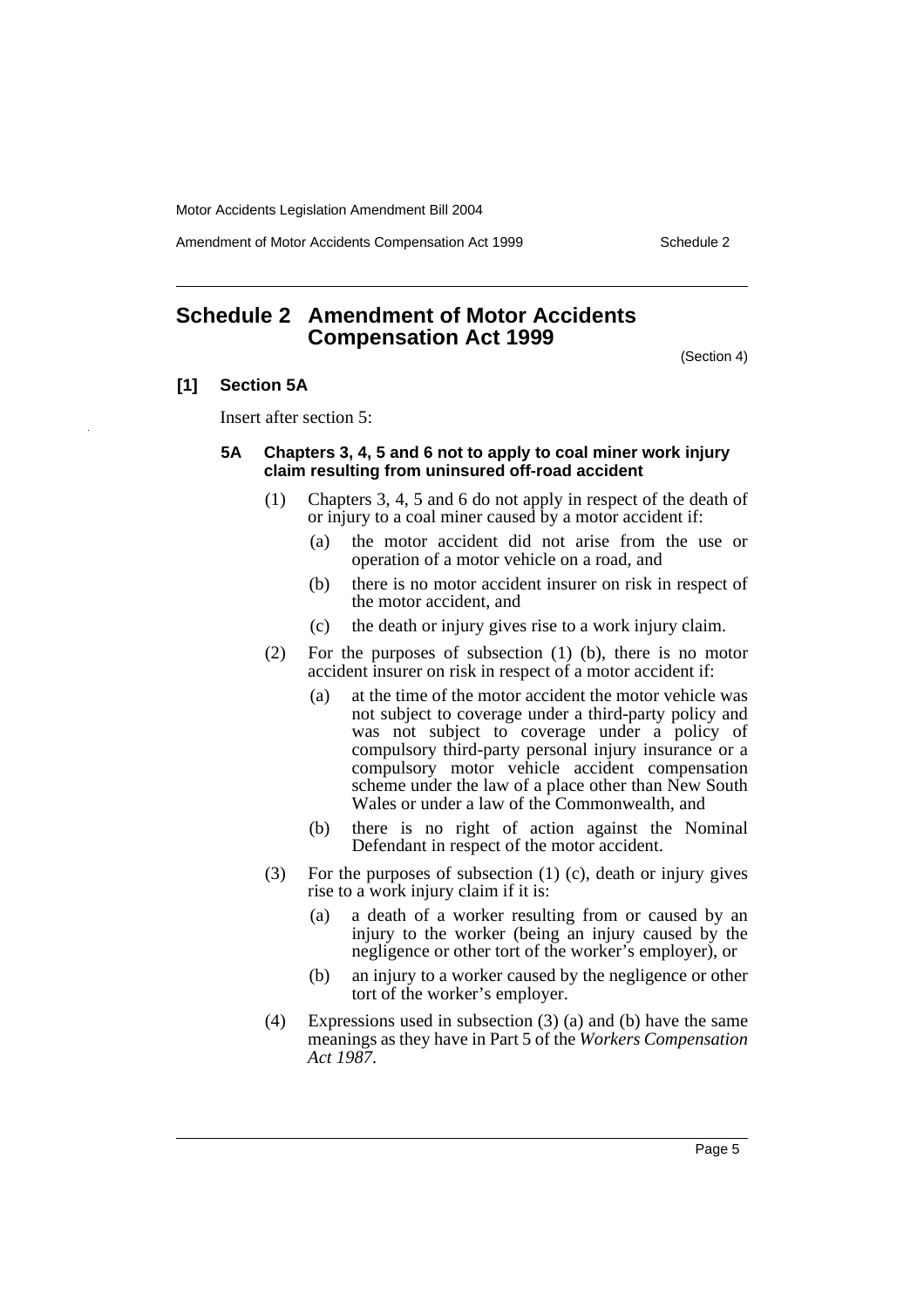Schedule 2 Amendment of Motor Accidents Compensation Act 1999

(5) In this section:

*coal miner* has the same meaning as in clause 3 of Part 18 of Schedule 6 to the *Workers Compensation Act 1987*.

### **[2] Sections 43, 67 and 148**

Insert at the end of the sections, respectively:

**Note.** The application of this Chapter in respect of coal miner work injury matters is limited by section 5A.

### **[3] Section 122 Damages in respect of motor accidents**

Omit the note to the section. Insert instead:

**Note.** See *Motor Accidents Act 1988* for motor accidents occurring before the commencement of this Act.

See section 121 of the *Transport Administration Act 1988* for the application of this Chapter to railway, ferry and other public transport accidents.

The application of this Chapter in respect of coal miner work injury matters is limited by section 5A.

### **[4] Schedule 5 Savings, transitional and other provisions**

Insert at the end of clause 2 (1):

*Motor Accidents Legislation Amendment Act 2004*

### **[5] Schedule 5, Part 4**

Insert after Part 3:

## **Part 4 Provisions arising from the enactment of the Motor Accidents Legislation Amendment Act 2004**

### **17 Application of section 5A**

Section 5A extends to motor accidents occurring before the section commences. However, section 5A does not affect court proceedings commenced before 5 December 2002 or any decision of a court made before the section commences.